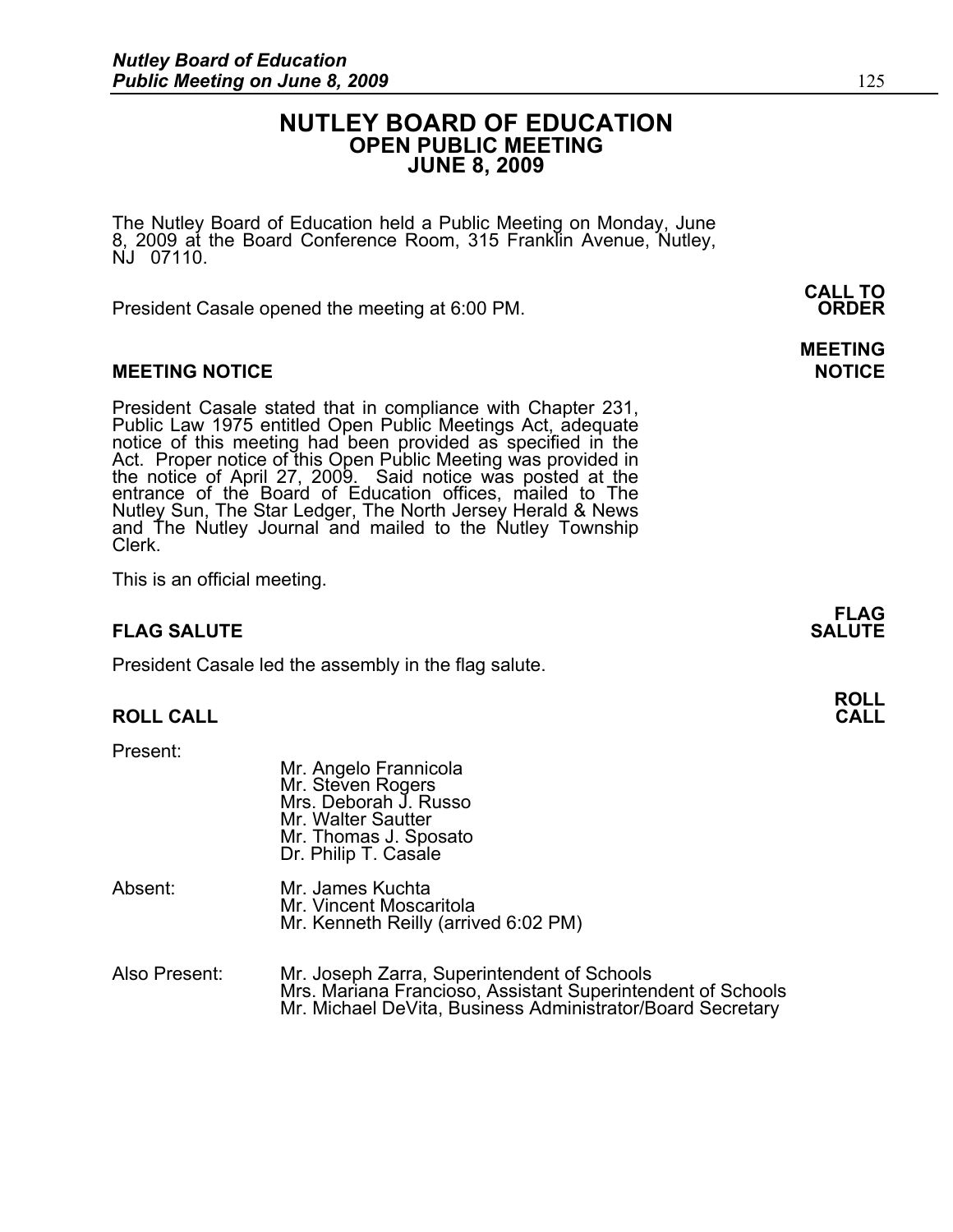Trustee Reilly arrived at 6:02 PM.

#### **MOTION TO ADJOURN TO EXECUTIVE SESSION**

At 6:05 PM Trustee Sposato moved and Trustee Rogers seconded the following resolution:

WHEREAS, the Board of Education will be discussing matters exempt from public discussion pursuant to N.J.S.A. 10:4-12,

NOW, THEREFORE, BE IT RESOLVED that the Board of Education recess to Closed Executive Session at this time to discuss the following:

> Legal Issues Contract Issues

BE IT FURTHER RESOLVED that the results of the discussions will be made public by inclusion on the agenda of a subsequent meeting of the Board of Education or when the reasons for discussing such matters in closed session no longer exist.

The motion was approved by voice vote.

#### **RECONVENE MEETING RECONVENE**

At 7:10 PM Trustee Frannicola moved, Trustee Rogers seconded, and the Board unanimously approved by voice vote a motion to reconvene the public meeting.

The meeting reconvened in the JHWMS Choir Room located at 325 Franklin Avenue, Nutley, NJ. **FLAG** 

#### **FLAG SALUTE SALUTE SALUTE**

President Casale led the assembly in the flag salute.

#### **ROLL CALL**

| Present:      | Mr. Angelo Frannicola<br>Mr. Kenneth Reilly<br>Mr. Steven Rogers<br>Mrs. Deborah J. Russo<br>Mr. Walter Sautter<br>Mr. Thomas J. Sposato<br>Dr. Philip T. Casale         |
|---------------|--------------------------------------------------------------------------------------------------------------------------------------------------------------------------|
| Absent:       | Mr. James Kuchta<br>Mr. Vincent Moscaritola                                                                                                                              |
| Also Present: | Mr. Joseph Zarra, Superintendent of Schools<br>Mrs. Mariana Francioso, Assistant Superintendent of Schools<br>Mr. Michael DeVita, Business Administrator/Board Secretary |

# **EXECUTIVE**

**ROLL**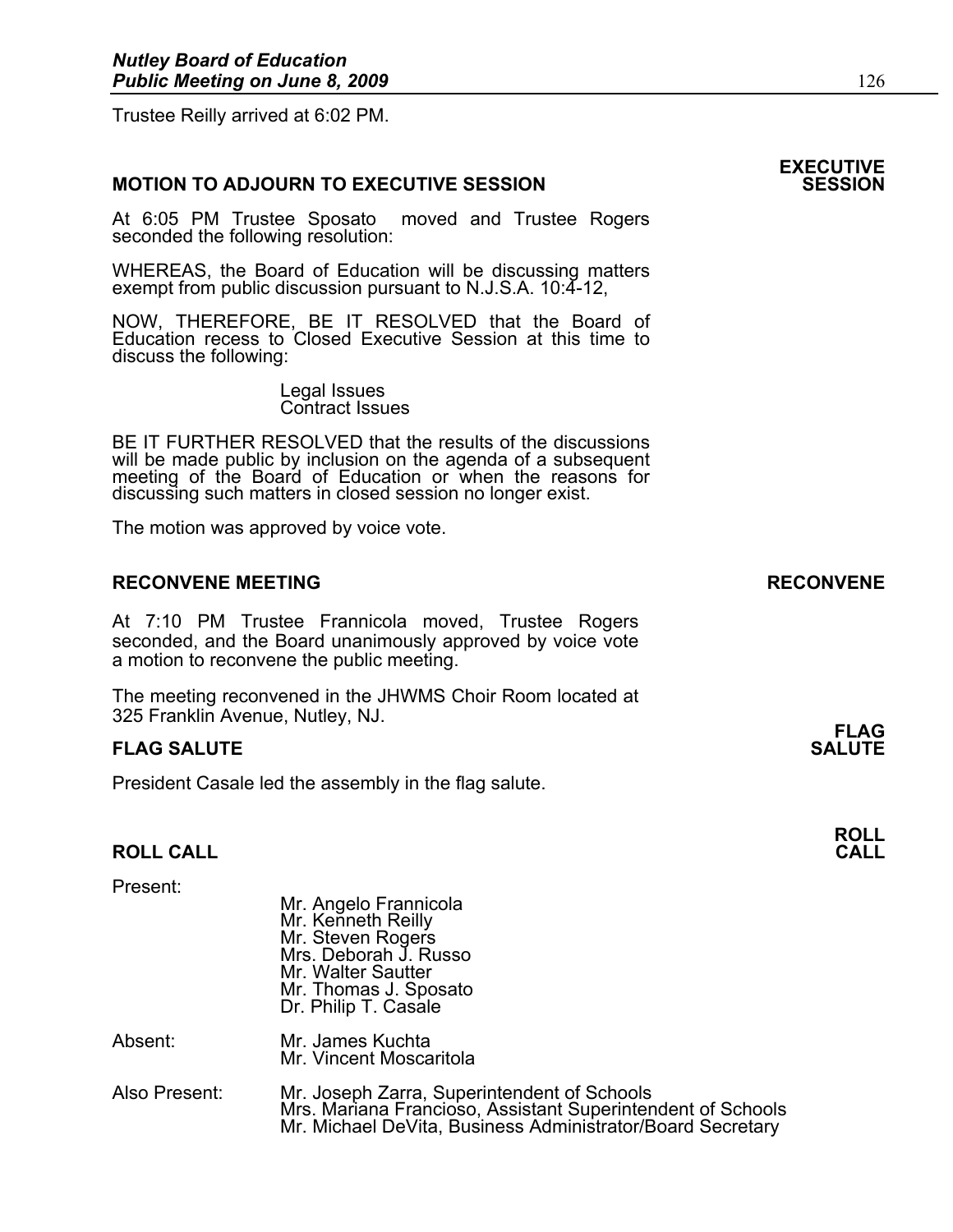#### **Academic Report**

Mr. Zarra highlighted the graduations and activities that are going on around the district.

Mr. Zarra spoke about the financial literacy program for our high school students and the plan to have assemblies with financial experts to speak about options, opportunities and the pitfalls of credit cards.

Mr. Zarra spoke about adding a zero period physical education class. He feels it would relieve some scheduling problems that exist in the high school. He mentioned that there was a zero period keyboard class that might be moved to the junior high school.

A Board discussion ensued.

#### **HEARING OF CITIZENS CITIZENS**

Resident Terry Quirk, representative for the Nutley Parent Advocacy Network (NPAN), asked about the program that we are participating in with the Bloomfield School District.

Resident Mike Russo asked about the Appointment of the Mediator and the process involved.

### *RESOLUTION*

Trustee Sautter moved, and Trustee Sposato seconded, a motion that the Board approves Superintendent's Resolutions numbers 1 through 4 as listed below.

The Superintendent's Resolutions 1 through 4 were approved with the following exceptions:

- 1. Trustee Frannicola abstained on Resolution 1 Appointments – BOE Extended Day Summer Program – 2009.
- 2. Trustee Russo abstained on Resolution 2 Appointments<br>- Summer Autistic Program 30 days.<br>**APPOINT BOE**

#### 1. **APPOINTMENTS – BOE Extended Day Summer Program – 2009**

BE IT RESOLVED that the Board of Education approves the appointments of the School Age Extended Day Summer Program employees listed on the attached Schedule A, at the salaries indicated.

# **EXTENDED DAY SUMMER PROG. A**

**HEARING OF** 

### **RESOLUTION**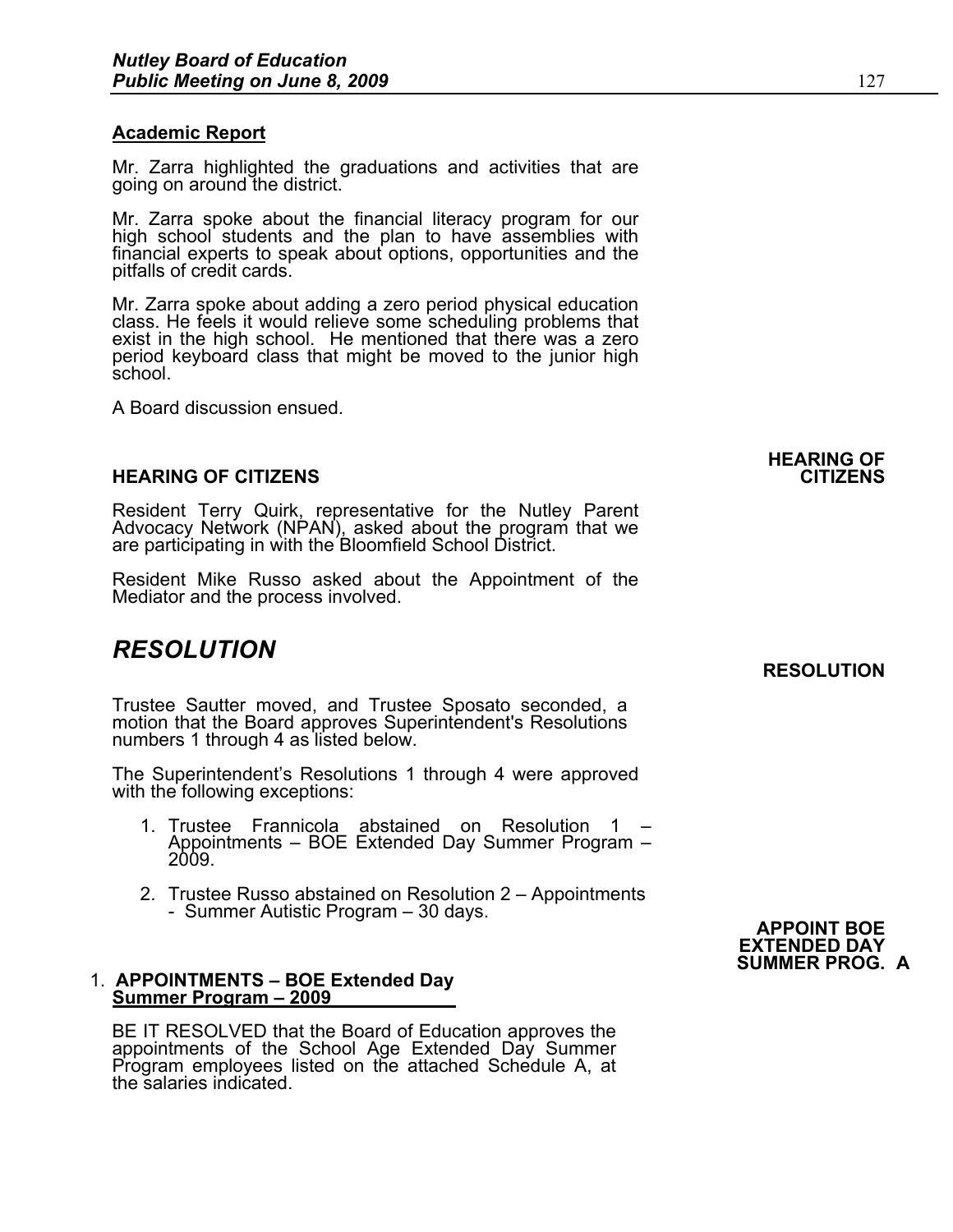#### **APPOINT SUMMER AUTISTIC PROG. 30 DAYS**

#### 2, **APPOINTMENTS – Summer Autistic Program – 30 days**

BE IT RESOLVED that the Board of Education approves the appointments of the following personnel for the 2009 Summer Autistic Program for 30 days:

| <b>Phillip Siculietano</b><br>Autistic Program (30 days)                                                   | Supervisor                                                     | \$6,000                                            |
|------------------------------------------------------------------------------------------------------------|----------------------------------------------------------------|----------------------------------------------------|
| Special Education Program (20 days)                                                                        |                                                                |                                                    |
| Katherine Flannery                                                                                         | <b>Nurse</b>                                                   | 4,950                                              |
| Maura Byrne<br>Holly Jasnowitz<br><b>Matthew Rosenhouse</b><br>Jessica Pravata<br>Shannon Shaw<br>Leon Yin | Teacher<br>Teacher<br>Teacher<br>Teacher<br>Teacher<br>Teacher | 3,100<br>3,100<br>3,100<br>3,100<br>3,100<br>3,100 |
| Amy Stoner                                                                                                 | Occupational<br><b>Therapist</b>                               | 4,950                                              |
| Donna Zarra                                                                                                | Speech                                                         | 4,950                                              |
| April Hauer                                                                                                | <b>Behaviorist</b>                                             | 3,300                                              |
| Karen Chasmar (p/t)                                                                                        | <b>Physical Therapist</b><br>(3x week for 3 weeks)             | 1,500                                              |
| Sherri Budinick (p/t)                                                                                      | Physical Therapist<br>(3x week for 3 weeks)                    | 1,500                                              |
|                                                                                                            |                                                                |                                                    |

#### Paraprofessionals - \$20.00 per hour

Lora Lee Capalbo Barbara Polito Carmela Pontoriero<br>Melissa Rosamilia Jessica Chesney Melissa Rosamilia Edward Todd Farrand Kim Saporito Denise Lewis Barbara Sarno<br>Erin Lombardozzi Mary Venable Erin Lombardozzi Mary Venable<br>Barbara McGarty Lawrence Weiss Barbara McGarty Lawrence Wei<br>Kathleen Pastena Alyssa Zuzzio

#### Kathleen Pastena Alyssa Zuzzio **APPOINT SUMMER SPECIAL ED PROGRAM**

#### 3. **APPOINTMENTS – Summer Special Education Program 20 days**

BE IT RESOLVED that the Board of Education approves the appointments of the following personnel for the 2009 Summer Special Education Program for 20 days:

| Lenore Chieffo      | Teacher | \$2,100 |
|---------------------|---------|---------|
| <b>Ashley Hauer</b> | Teacher | 2,100   |
| Mauréen Lazur       | Teacher | 2,100   |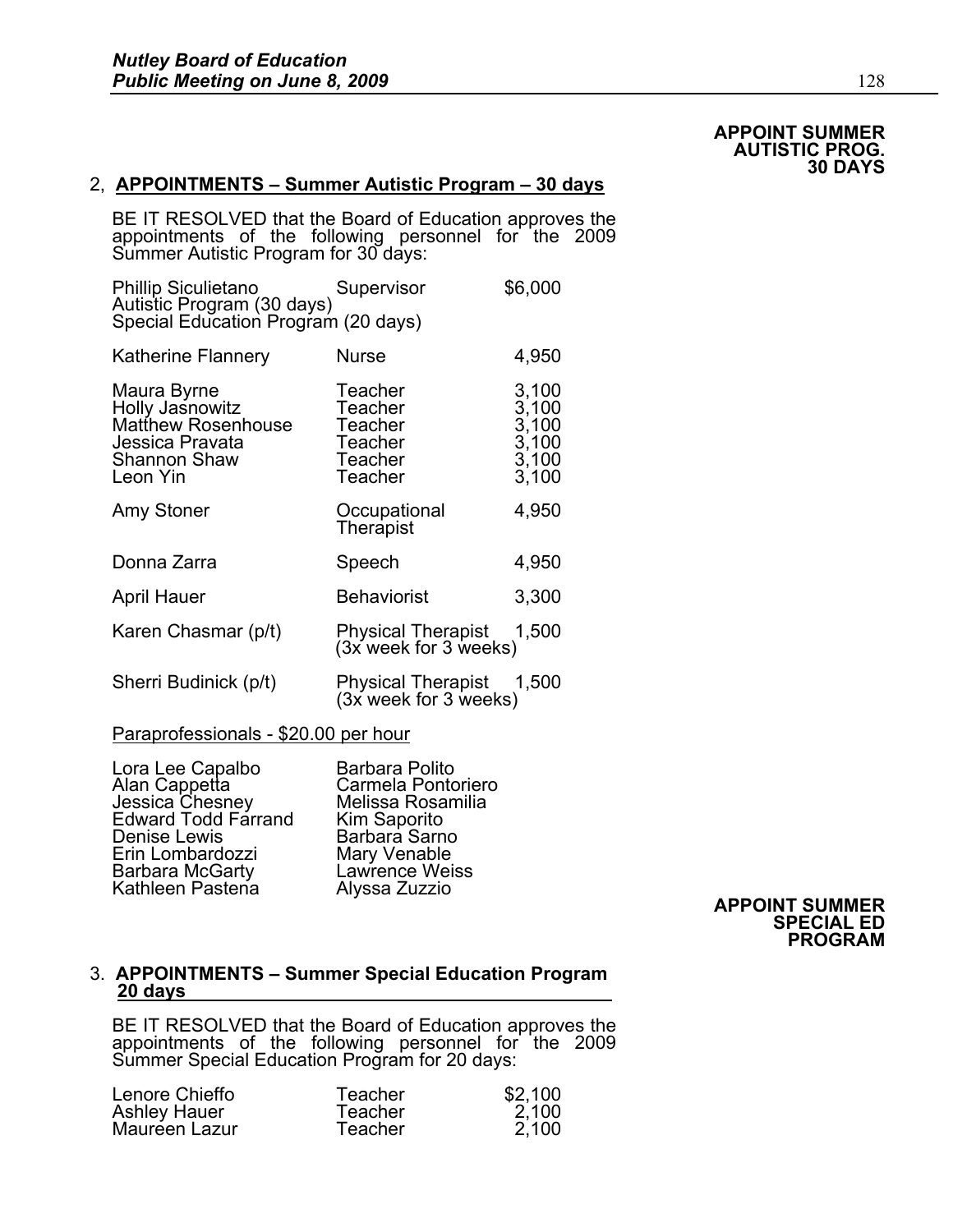| Lisa Palestina | Teacher | 2,100 |
|----------------|---------|-------|
| Patricia Sloan | Teacher | 2,100 |
| Jill Sorensen  | Teacher | 2.100 |

Paraprofessionals - \$15.07 per hour

| Maureen Callaghan    | Karen Homyak   |
|----------------------|----------------|
| Nicoletta Ciccolella | Denise Marando |
| Kathleen Cristiano   | Nadine Meola   |
| <b>Marion Greiss</b> | Nicole Weiss   |

Senior Aides - \$500.00

Niko Ciccolella Nikki Franciose Brittany Goglia Hector Mercado

#### **TRANSFER OF PERSONNEL**

#### 4. **TRANSFER OF PERSONNEL**

BE IT RESOLVED that the Board of Education approves, upon the recommendation of the Superintendent of Schools, the following transfers:

| <b>NAME</b>          | <b>FROM</b>                   | <u>TO</u>               |
|----------------------|-------------------------------|-------------------------|
| Lottie Alama         | Yantacaw                      | Spring Garden           |
| Abigail Bergen       | <b>JHWMS</b>                  | <b>High School</b>      |
| Nicole Crowe         | <b>JHWMS</b>                  | <b>High School</b>      |
| Emanuela Fierro      | <b>High School</b>            | <b>JHWMS</b>            |
| <b>Bethany Turro</b> | <b>JHWMS</b>                  | <b>High School</b>      |
| John Schwarz         | <b>District</b><br>Technology | <b>JHWMS</b><br>Teacher |
| Geralyn Ryan         | Yantacaw                      | Washington              |

## *BOARD SECRETARY'S RESOLUTIONS*

Trustee Russo moved, and Trustee Sautter seconded, a motion that the Board approves Board Secretary's Resolutions numbers 1 through 3 as listed below.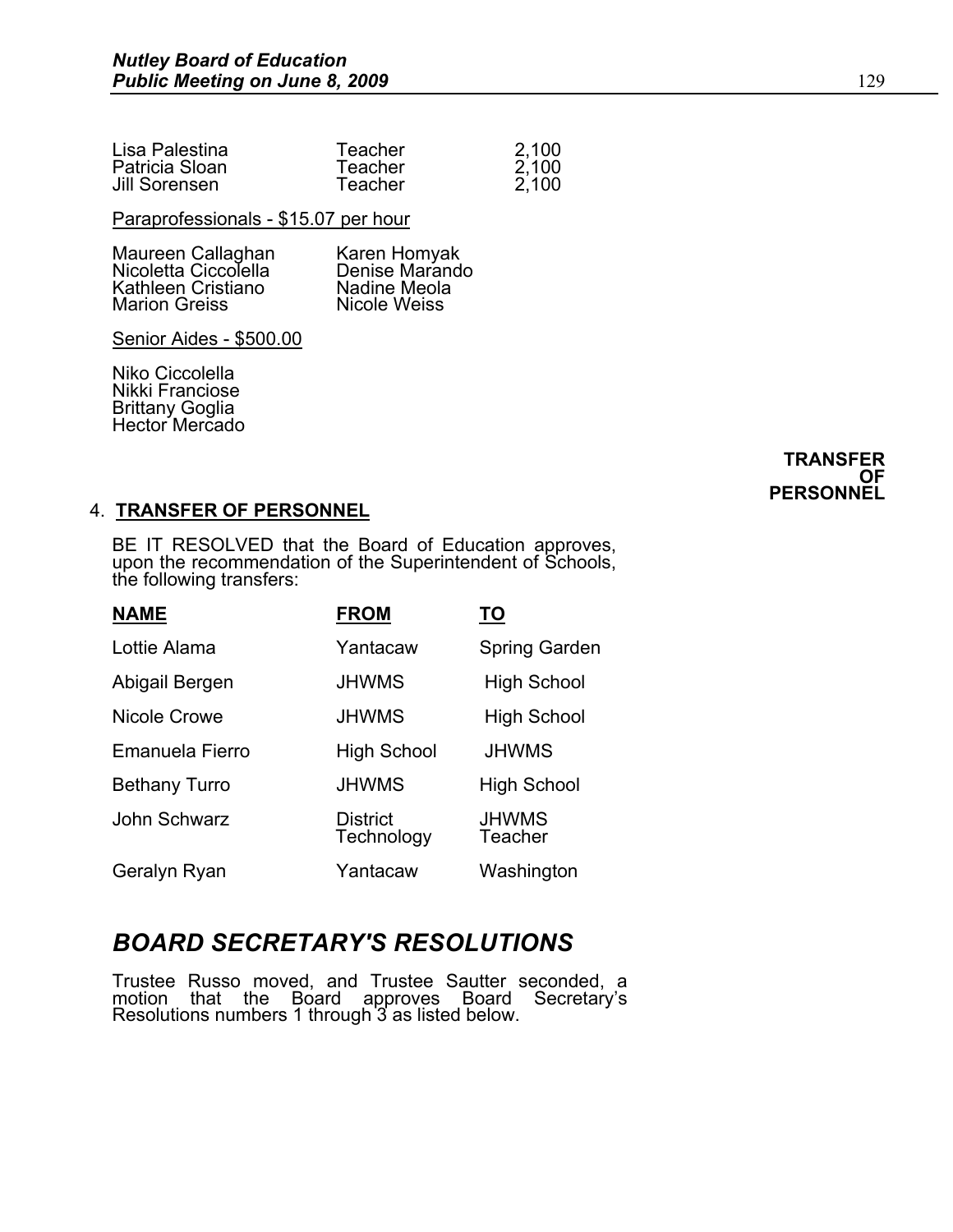The Board Secretary's Resolutions 1 through 3 were unanimously approved by roll call vote.<br> **APPROVE** 

#### 1. **APPROVAL OF TRAVEL LIST**

Ĭ. BE IT RESOLVED that the Board of Education approves the travel list and all expenses per (Appendix A). **APPROVE** 

#### 2. **APPROVAL OF FIELD TRIPS**

BE IT RESOLVED that the Board of Education approves the field trip list and all expenses per (Appendix B).

#### **POLICIES & PROCEDURES FOR PART B IDEA**

#### 3. **POLICIES AND PROCEDURES FOR ELIGIBILITY UNDER PART B OF THE IDEA FOR 2008-2009**

BE IT RESOLVED that in accordance with Part B of the IDEA and N.J.A.C. 6A:14-1.1, N.J. A.C. 6A:14-1.2(b) and (c), the Nutley Board of Education shall adopt and assure compliance with the policies which are on file in the Business Office.

**BIDS WINDOW & DOOR REPLACEMENTS** 

#### 4. **BIDS FOR WINDOW AND DOOR REPLACEMENTS – LEMENTARY ELEMENTARY SCHOOL & YANTACAW ELEMENTARY SCHOOL**

Ϊ Trustee Reilly moved, and Trustee Sposato seconded, the following resolution. Upon being put to a roll call vote the resolution was approved.

WHEREAS, bids for Window and Door Replacements for Lincoln Elementary School, Radcliffe Elementary School and Yantacaw Elementary School were advertised on May 7, 2009 and

 WHEREAS, sealed bids were publicly opened and read aloud on June 4, 2009 at 1:00 PM in the office of the Secretary/Business Administrator, and

WHEREAS, the following bids were received in the following amounts:

Architectural Window Rutherford, NJ Alternate 1<sup>\*</sup> 24,700

| Alchitectural Williuow |               |             |
|------------------------|---------------|-------------|
| Rutherford, NJ         | Base Bid      | \$2,294,000 |
|                        | Alternate 1*  | 24,700      |
|                        | Alternate 2** | (752,000)   |

**TRAVEL LIST A** 

**FIELD TRIPS B**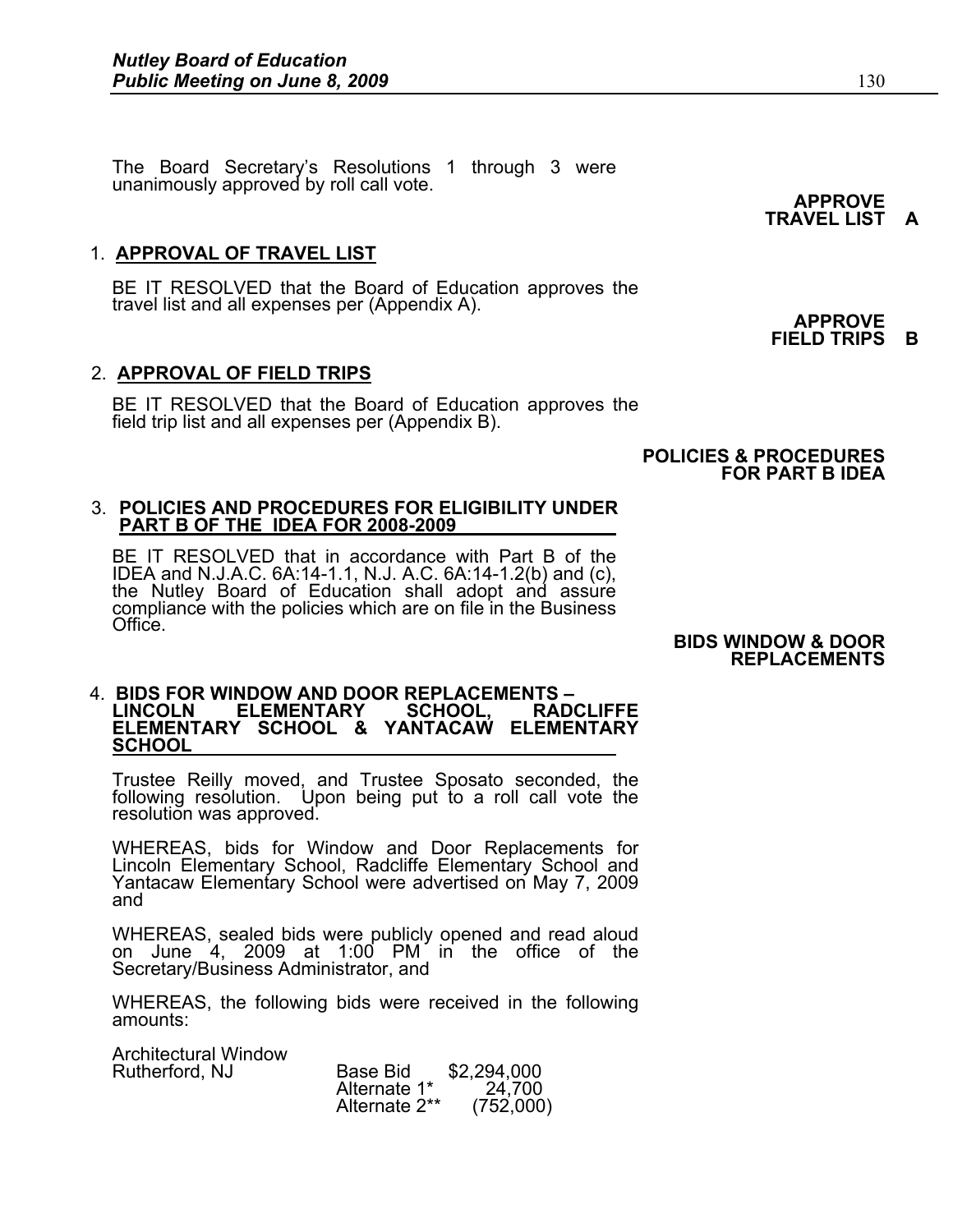Levy Construction Co. Audubon, NJ

| Auɗubon, NJ | Base Bid      | \$1,276,600 |
|-------------|---------------|-------------|
|             | Alternate 1*  | 19.600      |
|             | Alternate 2** | 1,000,000   |

 \*Alternate 1 – Aluminum storefront at Radcliffe Elementary School \*\* Alternate 2 – Aluminum windows, in lieu of vinyl

and,

WHEREAS, the bid of Levy Construction Company of Audubon, NJ appears to meet all specifications, and the Board will accept the base bid and Alternate 1 but rejects Alternate 2.

NOW, THEREFORE, BE IT RESOLVED, that the Board of Education, upon the recommendation of the construction manager and architect, awards the contract for Window and Door Replacements for Lincoln Elementary School, Radcliffe Elementary School and Yantacaw Elementary School to Levy Construction Co., Audubon, NJ as the apparent low qualified bidder for the total contract amount of \$1,296,200.

> **BIDS ROOF REPLACEMENTS**

#### 5. **BIDS FOR ROOF REPLACEMENTS – LINCOLN ELEMENTARY SCHOOL, RADCLIFFE ELEMENTARY ELEMENTARY WASHINGTON ELEMENTARY SCHOOL AND NUTLEY HIGH SCHOOL**

Trustee Rogers moved, and Trustee Frannicola seconded, the following resolution. Upon being put to a roll call vote the resolution was approved.

WHEREAS, bids for Roof Replacements for Lincoln Elementary School, Radcliffe Elementary School, Yantacaw Elementary School, Washington Elementary School and Nutley High School were advertised on May 7, 2009 and

WHEREAS, sealed bids were publicly opened and read aloud on June 4, 2009 at 2:00 PM in the office of the Secretary/Business Administrator, and

WHEREAS, the following bids were received in the following amounts:

| VMG Group, LLC<br>Paterson, NJ | <b>Base Bid</b><br>Alternate 1* | \$2,250,000<br>158,000 |
|--------------------------------|---------------------------------|------------------------|
| Coffey Brothers<br>Howell, NJ  |                                 |                        |
|                                | <b>Base Bid</b><br>Alternate 1* | \$1,997,000<br>273,000 |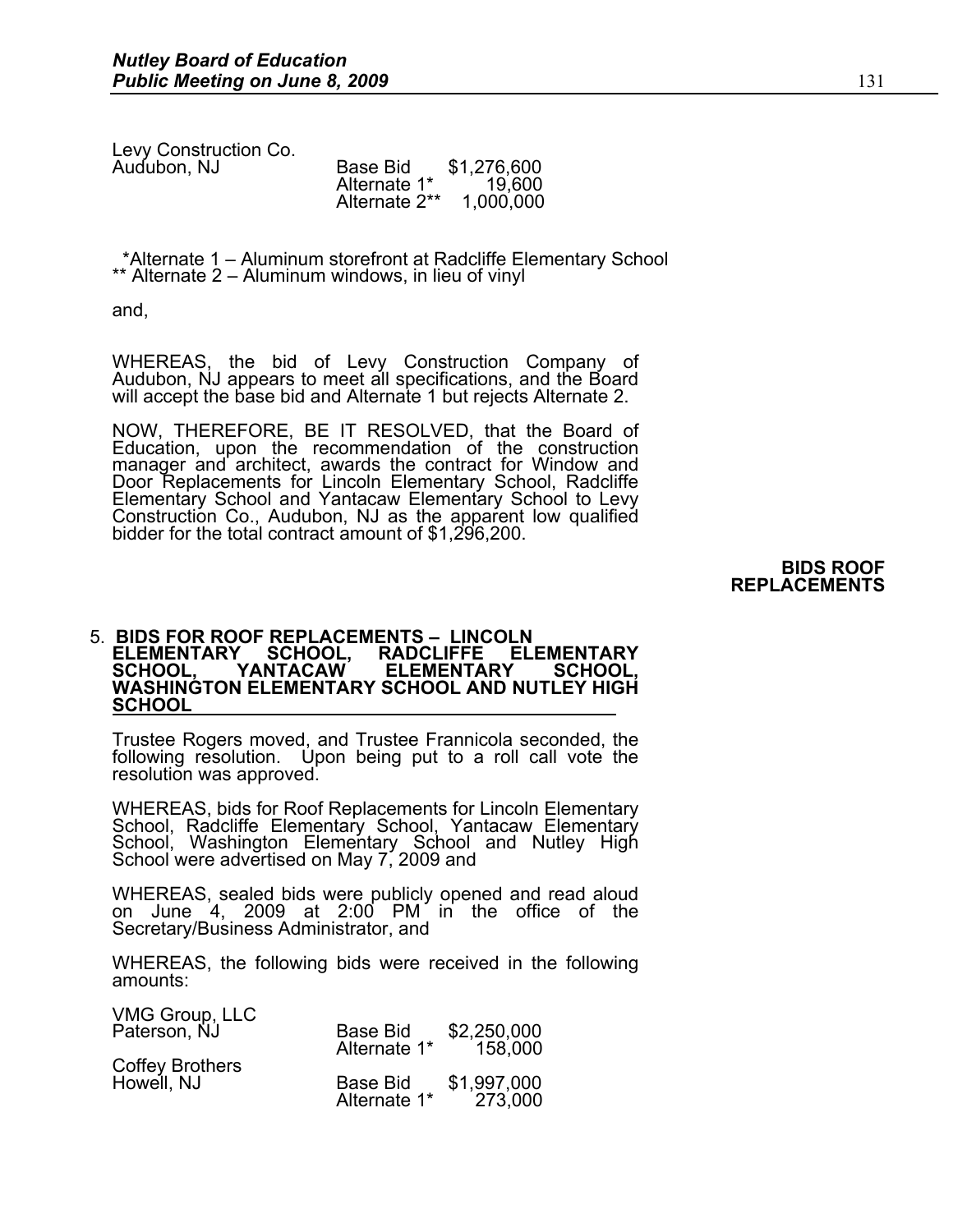| <b>Base Bid</b> | \$1,978,000 |
|-----------------|-------------|
| Alternate 1*    | 132,500     |
| Base Bid        | \$1,700,000 |
| Alternate 1*    | 200,000     |
| <b>Base Bid</b> | \$2,287,384 |
| Alternate 1*    | 215,212     |
| <b>Base Bid</b> | \$2,219,400 |
| Alternate 1*    | 186,900     |
| Base Bid        | \$1,892,000 |
| Alternate 1*    | 206,000     |
|                 |             |

\*Alternate 1 – Roof coating

and,

WHEREAS, the bid of Safeway Contracting of Mountainside, NJ appears to meet all specifications, and the Board will accept the base bid but rejects Alternate 1.

NOW, THEREFORE, BE IT RESOLVED, that the Board of Education, upon the recommendation of the construction manager and architect, awards the contract for Roof Replacement – Lincoln Elementary School, Radcliffe Elementary School, Yantacaw Elementary School, Washington Elementary School and Nutley High School to Safeway Contracting, Mountainside, NJ as the apparent low qualified bidder for the total contract amount of \$1,700,000.

#### 6. **APPOINTMENT OF MEDIATOR**

Trustee Sautter moved, and Trustee Sposato seconded, the following resolution. Upon being put to a roll call vote the resolution was approved.

BE IT RESOLVED that the Nutley Board of Education approves the appointment of John F. Gelson of McLaughlin Gelson, D'Apolito & Stauffer, LLC. to act as mediator regarding contractual disputes between the Nutley Board of Education and WHL Enterprises, Inc. t/a Bill Leary A/C & Heating for the Lincoln Elementary School HVAC project and the Washington Elementary School HVAC project.

BE IT FURTHER RESOLVED that John F. Gelson will be paid an hourly rate of \$350, which will be split evenly between the two parties.

BE IT YET FURTHER RESOLVED that the Board of Education approves the basic terms of agreement with the approval by counsel in the form of mediation agreement.

**APPOINT MEDIATOR**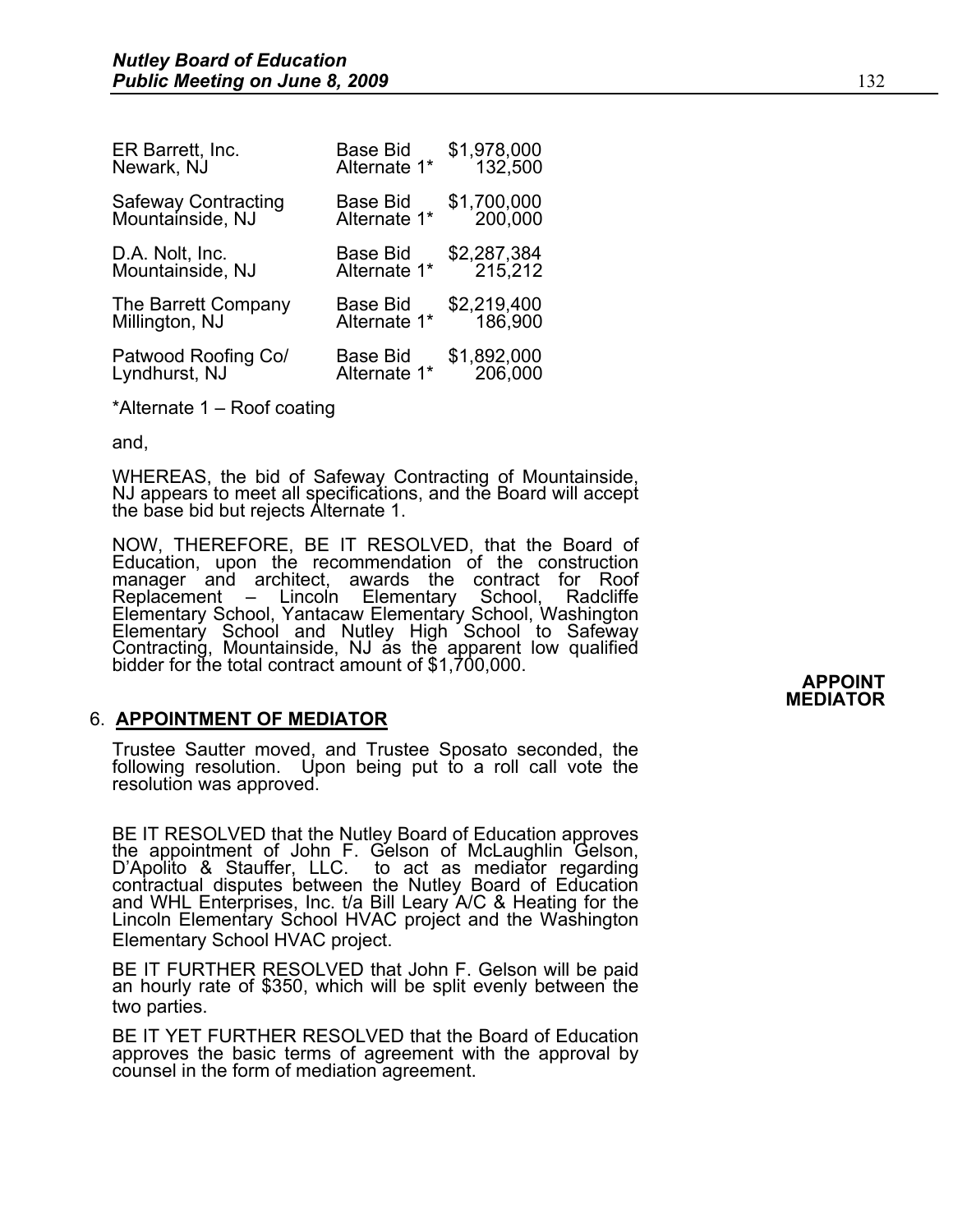#### **APPOINT SUMMER CUSTODIAL**

#### 7. **APPOINTMENTS – Summer Custodial Employment**

Trustee Frannicola moved, and Trustee Sautter seconded, the following resolution. Upon being put to a roll call vote the resolution was approved with Trustee Sposato "abstaining".

BE IT RESOLVED that the Board of Education approves the following personnel to be employed as summer custodial and grounds employees for the summer of 2009:

|                  | Step | <b>Hourly Rate</b> |
|------------------|------|--------------------|
| Zachery Stoffers |      | 8.00               |

#### **HEARING OF CITIZENS CITIZENS**

Resident Mike Russo asked about the food service proposal results and the process involved in awarding the contract.

Resident Trish Parisi asked about testing results at the high school.

Resident Maria Alamo asked where the Board is thinking of spending the money received by the Education Foundation.

Mr. Zarra spoke about a district-wide curriculum coordinator.

President Casale spoke about a letter received by the Board from Trustee Rogers regarding the Board sending a letter to the cable company.

Trustee Rogers made a motion to send the letter to the cable company but after discussion the motion was withdrawn.

Trustee Frannicola congratulated Mr. Zarra on being named to the NJSIAA Executive Committee.

Trustee Reilly spoke about grants regarding security.

#### **MOTION TO ADJOURN TO EXECUTIVE SESSION**

At 8:05 PM Trustee Frannicola moved and Trustee Russo seconded the following resolution:

WHEREAS, the Board of Education will be discussing matters exempt from public discussion pursuant to N.J.S.A. 10:4-12,

# **HEARING OF**

# **EXECUTIVE**